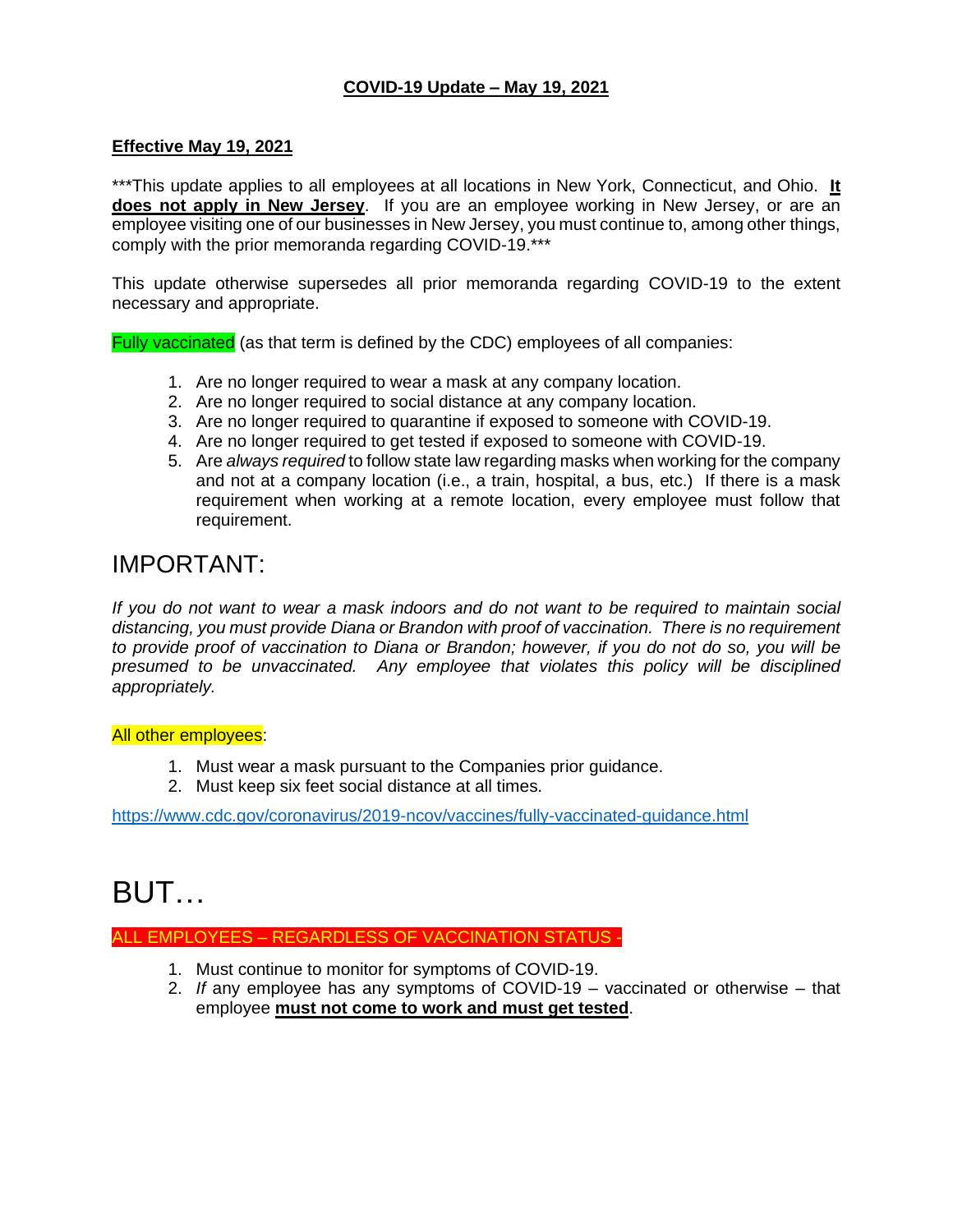# **Monitor Your Symptoms**. Common symptoms of COVID-19 are:

Fever or chills Cough New loss of taste or smell Shortness of breath or difficulty breathing Fatigue Muscle or body aches Headache Sore throat Congestion or runny nose Nausea or vomiting Diarrhea

## **Emergency Warning Signs Include:**

Trouble breathing Pain or pressure in the chest that doesn't go away Experience confusion or trouble waking up Bluish lips or face

#### **Call for medical attention immediately.**

This list is not a complete list. Please consult your medical provider for any other symptoms that are severe or concerning.

If you have COVID-19 symptoms – **do not come to work** – and please review section C. below. You are capable of spreading COVID-19 two days before your first symptom started.

## **A. COVID-19 Testing**

For all employees:

If you have COVID-19 symptoms, you must get tested – the Companies are only accepting a PCR test – the Companies are **not** accepting a rapid test. If your test comes back **positive** for COVID-19, contact your health care provider and stay home in isolation. Stay away from others. Notify your close contacts that you have COVID-19. You can only come back to work once you are symptom and fever-free without taking medication to reduce fever, but no sooner than 10 days from your first symptoms or 10 days from your positive test if you are asymptomatic.

#### For employees who are unvaccinated:

If you have COVID-19 symptoms and your test is **negative** AND your health care provider no longer suspects COVID-19 BUT you have been in close contact with someone who has COVID-19, you need to stay in quarantine for 10 days and monitor symptoms for 14 days. Stay home and stay away from others.

If you have no COVID-19 symptoms BUT you had close contact with a person diagnosed with COVID-19, you must quarantine for 10 days and monitor symptoms for 14 days. Stay home and stay away from others.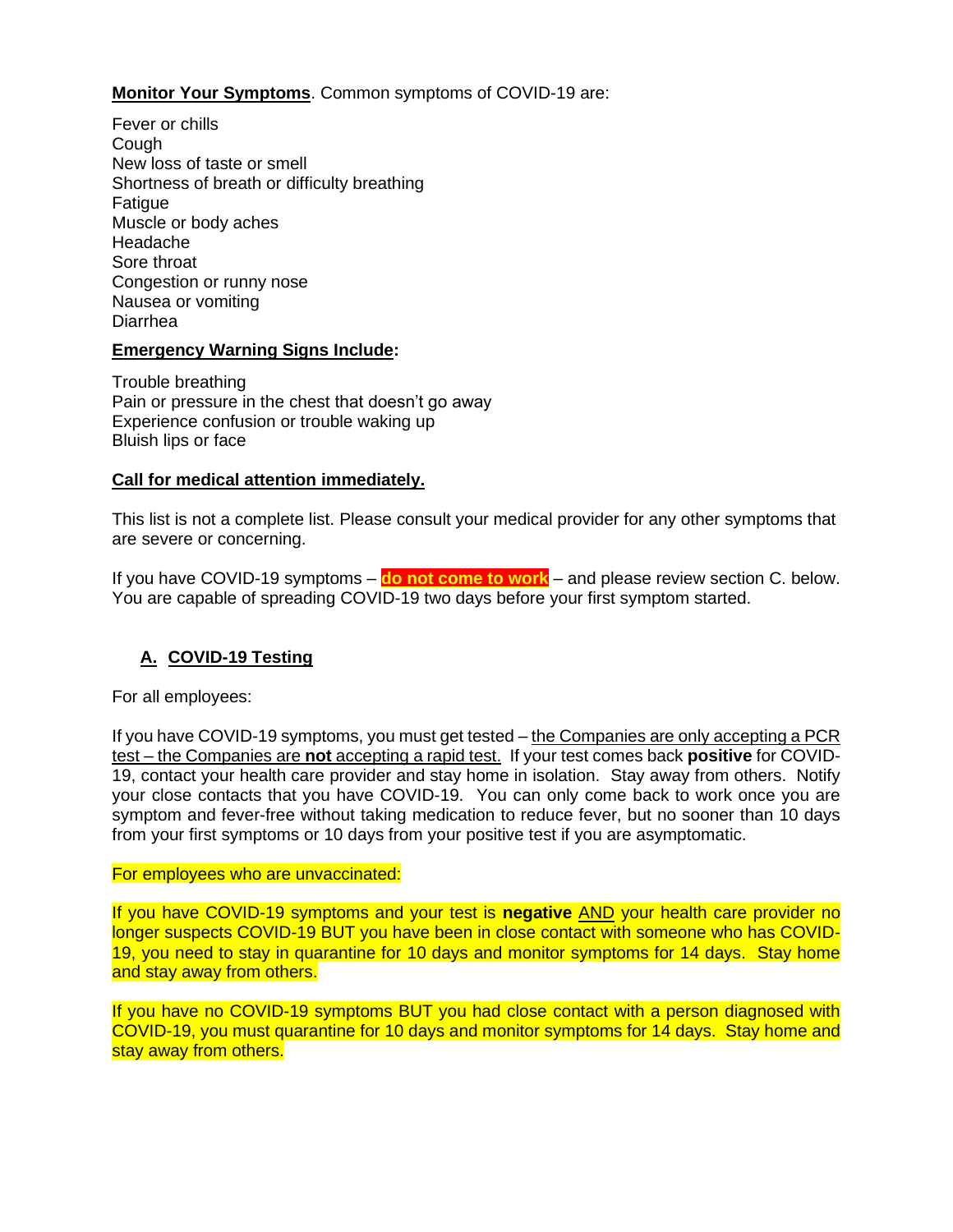If you have COVID-19 symptoms and your test is **negative** you need to stay out of public or private settings while you have those symptoms.

#### **B. Close Contact** (applies only to employees who are not vaccinated)

*[Close contact](https://www.cdc.gov/coronavirus/2019-ncov/php/contact-tracing/contact-tracing-plan/appendix.html#contact)* is defined by CDC as someone who was **within 2 meters (6 feet) of an infected person for at least 15 minutes within a 24-hour period** starting from 2 days before illness onset (or, for asymptomatic cases 2 days prior to positive specimen collection) until the time the patient is isolated. The World Health Organization (WHO) additionally includes persons with direct physical contact with a probable or confirmed case, direct care for a patient with probable or confirmed COVID-19 disease without using proper personal protective equipment, and other situations as indicated by local risk assessments.

# **C. The Three Questions**

By leaving your house and coming to work every day, by walking into work every day, by punching the time clock online every day, and by remaining at your desk every day, you are certifying the following:

- 1. (for unvaccinated employees only) I have not knowingly been in close contact in the past 14 days with anyone who has tested positive for COVID-19 or who has had symptoms of COVID-19.
- 2. (applies to everyone) I have not tested positive for COVID-19 in the past 10 days.
- 3. (applies to everyone) I do not currently have, and I have not experienced any symptoms of COVID-19 in the past 10 days.

#### **If the answer is "yes" to any of these questions, contact Diana or Brandon to determine whether you can come to work or remain at work**.

COVID pay is available depending on the circumstance. Please contact Diana or Brandon for further information.

## **D. Travel**

Employees are referred to each state's website for the rules on travelling intrastate. Importantly, the employee must review the rules for the state of domicile as well as the state being visited to ensure that the employee is in compliance. Below are links for states where the Companies have physical locations:

New York:

<https://coronavirus.health.ny.gov/covid-19-travel-advisory>

New Jersey:

[https://covid19.nj.gov/faqs/nj-information/travel-and-transportation/are-there-travel-restrictions](https://covid19.nj.gov/faqs/nj-information/travel-and-transportation/are-there-travel-restrictions-to-or-from-new-jersey)[to-or-from-new-jersey](https://covid19.nj.gov/faqs/nj-information/travel-and-transportation/are-there-travel-restrictions-to-or-from-new-jersey)